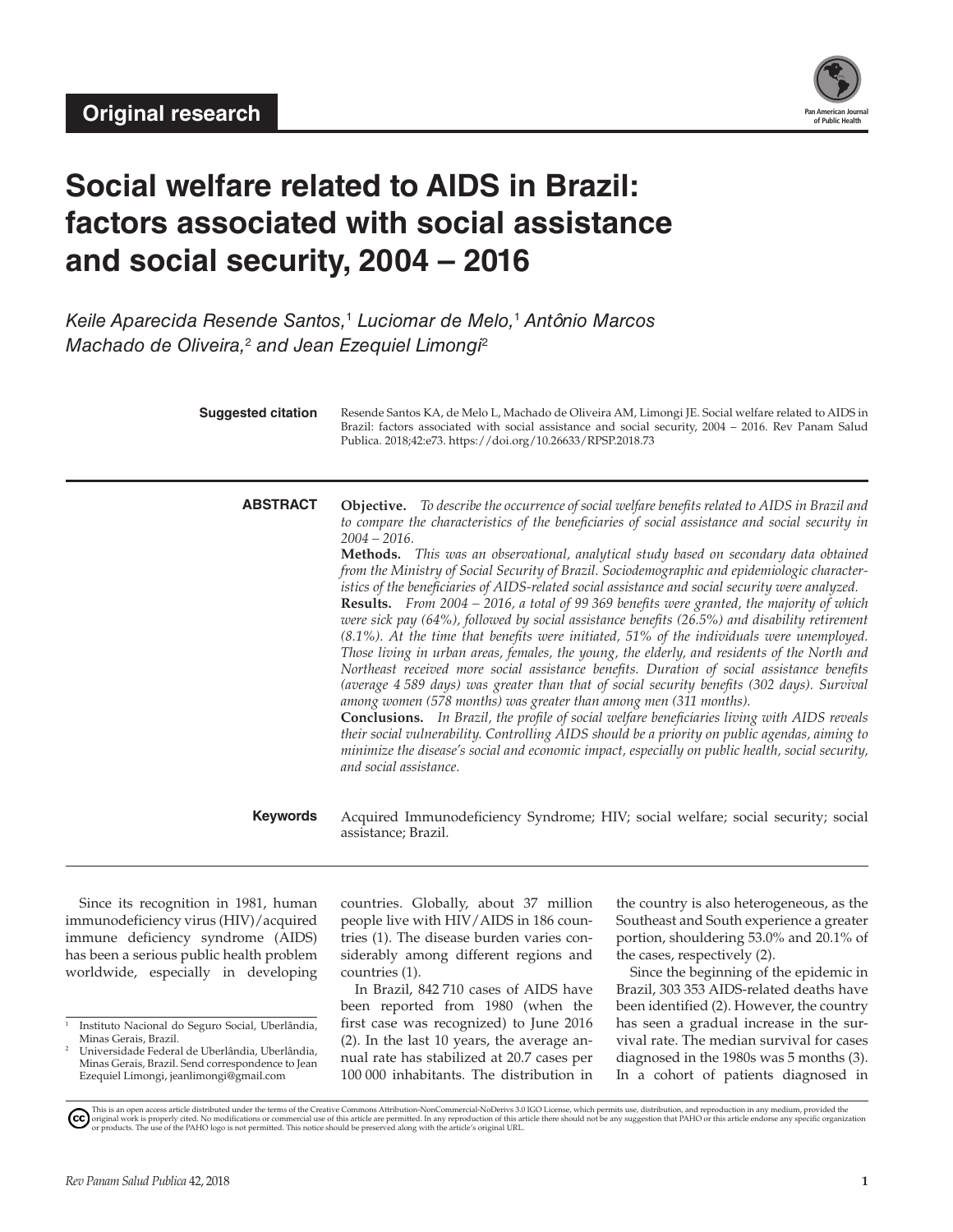1995 – 1996 throughout Brazil, the survival rate had risen to 36 months (3). In another cohort initiated in 1998 – 1999 in just the South and Southeast, the survival rate had grown to 108 months (4). Currently, the life expectancy for young individuals without any opportunistic infections is > 50 years of age. The use of antiretroviral therapy has been the main cause of this increase (5).

In Brazil, public health is provided by the Unified Health System (SUS), along with social security and social assistance. These are the three pillars of its social welfare system. The pillars constitute rights guaranteed by the 1988 Federal Constitution of Brazil, in which social security is funded by contributions, while social assistance and public health are funded by the Government of Brazil (6).

Social welfare plays an important role in the history of AIDS in the country. Its policies regarding prevention, treatment, social security, and social assistance for patients were supported and implemented with the participation of state governments, researchers, and social movements (7, 8). Given the magnitude and the transcendence of AIDS in Brazil, this study aims to describe the country's AIDS-related social welfare benefits and to compare the characteristics of the beneficiaries of social assistance and social security in 2004 – 2016.

# **MATERIALS AND METHODS**

This was an observational, analytical study conducted with secondary data obtained from the *Sistema Único de Informações de Benefícios* (Unified System of Benefits Information; SUIBE) maintained by the Ministry of Social Security and Assistance of Brazil. This information system is not freely accessible and is composed of the beneficiaries' sociodemographic and epidemiologic data. It is used to collect statistical data from the country's social security system. The data were obtained through express authorization from the National Institute of Social Security. SUIBE is an information system with a high degree of reliability; however, individualized data were again verified at the time of the research, guaranteeing greater consistency.

# **Analysis**

This study analyzed the following variables: sex, current age, start of benefits, age group, area of residence, geographic region, occupational situation (employed/unemployed), type of benefit received, duration of benefits (in days), duration of contributions to social security, salary range, date of disease onset, date of beginning of disability, and date of death. The specific age groups, in years, were:  $0 - 14$ ,  $15 - 19$ ,  $20 - 39$ ,  $40 -$ 59, and 60 – 79. The dichotomous variable benefits (social security x social assistance benefits) was created for the bivariate analysis. The chi-square test and multiple logistic regression with dummy variable (for variables with more than two categories) were employed, considering the Odds Ratio with 95% Confidence Intervals as a measure of association. The Kruskal-Wallis test was used to compare numerical variables. The level of significance adopted was 5%. The curve of Kaplan Meier was employed for survival analysis, and the Log-Rank test was employed to compare the survival distributions.

 The software, Epi Info™ version 7.1.5 (Centers for Disease Control and Prevention, Atlanta, Georgia, United States) was used for all the analyses. The Geographic Information System, QGIS version 2.18 (Open Source Geospatial Foundation, Chicago, Illinois, United States) was used for data spatialization, enabling the development of the mosaic map.

# **Ethics**

This work was approved by the Research Ethics Committee of the Federal University of Uberlândia, Minas Gerais, Brazil (Register no. 1.427.726/ 2016). The Worker's Identification Number (NIT), a variable that identifies individuals in the SUIBE, was excluded from the database to ensure the anonymity of individuals.

# **RESULTS**

During the study period (2004 – 2016), a total of 99 369 benefits were granted, predominantly to males (65%), in the age group 20 – 39 years (49.8%), living in urban areas (97.4%). The distribution of benefits across the country's geographic regions followed the same trend as the number of confirmed cases of AIDS (Figure 1). Sick pay was the main benefit granted (64%), followed by social assistance benefits (26.5%) and disability retirement (8.1%). Based on the time interval between the date of disease onset

(DDO) and the date of beginning of disability (DBI), 50% of the population studied was incapacitated up to 9 months after DDO; 23.7% was found incapacitated upon DDO.

The average age of sick individuals was  $36 \pm 10$  years. The average age of disabled individuals was  $39 \pm 9.0$  years. A contribution time of  $\leq 15$  years was predominant (91%), with an average of  $5.0 \pm$ 6.0 years. At benefit initiation, 51% of the individuals were unemployed; of the employed individuals, 75% were working in commerce. Most beneficiaries were receiving  $1 - 2$  times the minimum wage (75%), with a mean of  $1.5 \pm 1.0$ . The geographic regions with the greatest incidence were the Southeast (43%) and the South (23%).

As shown in Table 1, women were more likely to receive social assistance benefits than men were  $(OR = 2.08)$ . Individuals living in urban areas were 12 times more likely to receive benefits than those in rural areas. In the younger age groups, social assistance benefits were more frequent  $(0 - 14$  years, 92.9%;  $15 - 19$  years,  $68.5\%$ ) than in the older one  $(60 - 79$  years, 33.5%). The age group  $20 - 39$  years, compared to the  $0 - 14$  year group, was 98% less likely to receive these benefits. The occurrence of social assistance benefits was also more frequent in the North ( $OR = 3.68$ ) and Northeast (OR = 2.8). Recipients of AIDS-related social assistance benefits tended to be younger than those receiving social security benefits and had less monetary assistance; they also had less social security contribution time and their duration of benefits was significantly greater (Table 2).

The survival curve was calculated for the 67 495 cases for which DDO and/or date of death information was available. During the period analyzed, there were more deaths among men (13 658; 70.5%) than women (5 705; 29.5%). The general median survival was 331 months; for men, 311 months, and for women, 578 months. As show in Figure 2, after 450 months of diagnosis, there were about 55% and 32% of surviving women and men, respectively (*P* < 0.000001).

The duration of benefits analysis found that social assistance benefits were being granted for a longer period (median of 4 589 days) than social security benefits (median of 302 days). As shown in Figure 3, after 3 600 days, social assistance benefits were still active in 57% of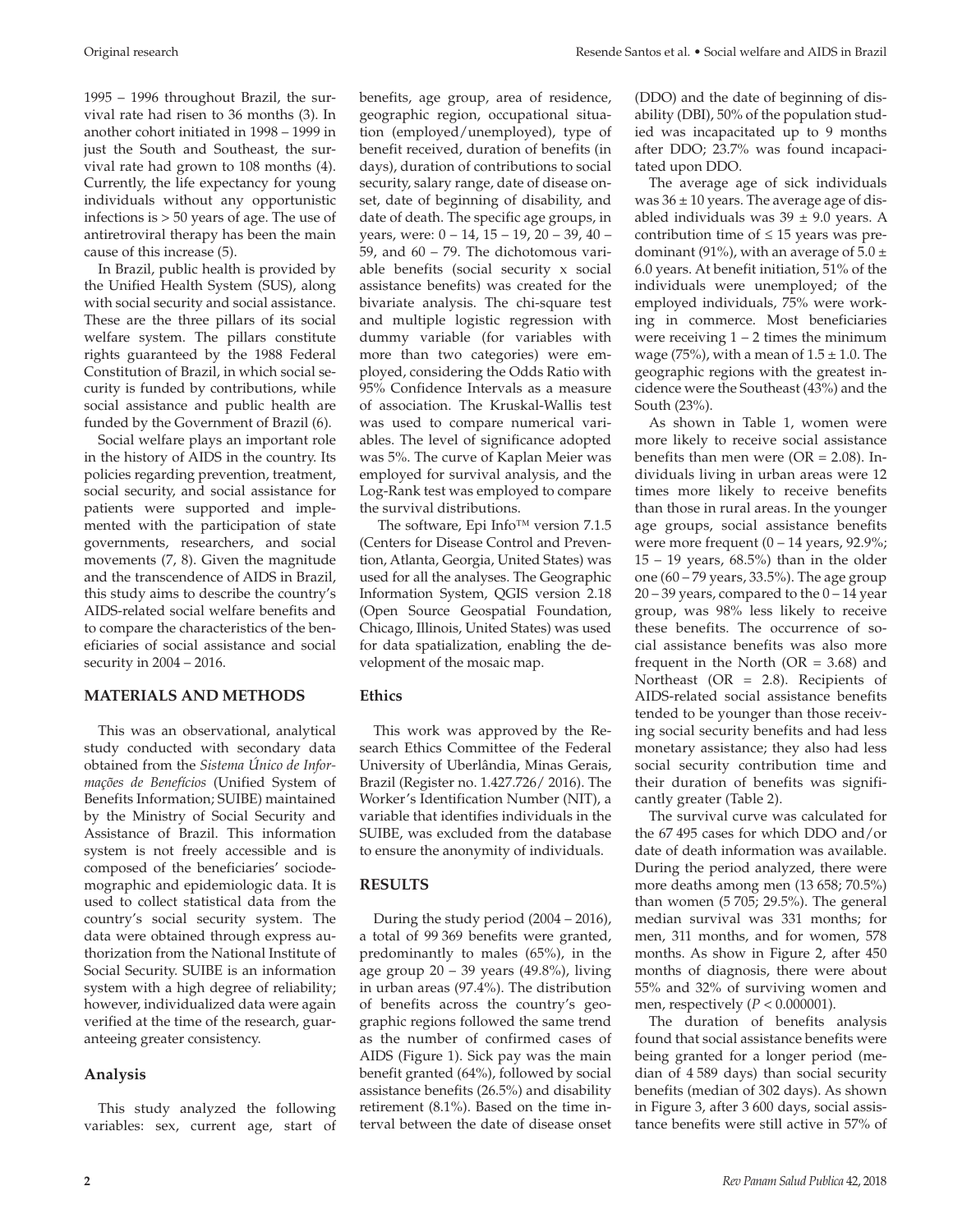#### **FIGURE 1. Distribution of confirmed cases of AIDS and Social Welfare benefits (social assistance and social security) granted in Brazil, by geographic region, 2004 – 2015a**



*<sup>a</sup>*Full details of confirmed cases unavailable for 2016.

*Source:* Prepared by the authors from the study results and data from the Brazilian Institute of Geography and Statistics.

*Note:* Map produced using QGIS version 2.18 (Open Source Geospatial Foundation, Chicago, Illinois, United States). Source of shapefile: Brazillian Institute of Geography and Statistics (Rio de Janeiro, Brazil).

|  | TABLE 1. Characteristics of people with AIDS receiving social welfare benefits in Brazil, 2004 - 2016 |  |  |  |  |  |
|--|-------------------------------------------------------------------------------------------------------|--|--|--|--|--|
|--|-------------------------------------------------------------------------------------------------------|--|--|--|--|--|

|                                  | <b>Social Security benefits</b> |      | Social Assistance benefits |      | <b>Odds Ratio</b>         | Chi-square value or      |           |
|----------------------------------|---------------------------------|------|----------------------------|------|---------------------------|--------------------------|-----------|
| Characteristics                  | $\mathsf{n}$                    | $\%$ | $\mathsf{n}$               | $\%$ | (95% Confidence Interval) | Z-statistic <sup>a</sup> | $P$ value |
| Sex                              |                                 |      |                            |      |                           |                          |           |
| Male                             | 50 889                          | 78.7 | 13 7 65                    | 21.3 |                           |                          | < 0.00001 |
| Female                           | 22 178                          | 63.9 | 12 537                     | 36.1 | 2.08<br>$(2.03 - 2.15)$   | 2 549.43                 |           |
| Age range, <sup>a</sup> in years |                                 |      |                            |      |                           |                          |           |
| $0 - 14$                         | 127                             | 7.1  | 1658                       | 92.9 | 1                         |                          |           |
| $15 - 19$                        | 150                             | 31.5 | 327                        | 68.5 | 0.17<br>$(0.12 - 0.21)$   | 13.27                    | < 0.00001 |
| $20 - 39$                        | 37 178                          | 75.1 | 12 330                     | 24.9 | 0.02<br>$(0.02 - 0.03)$   | 39.72                    | < 0.00001 |
| $40 - 59$                        | 33 933                          | 75.3 | 11 144                     | 24.7 | 0.03<br>$(0.02 - 0.03)$   | 39.64                    | < 0.00001 |
| $60 - 79$                        | 1675                            | 66.5 | 843                        | 33.5 | 0.04<br>$(0.02 - 0.05)$   | 32.14                    | < 0.00001 |
| Area of residence                |                                 |      |                            |      |                           |                          |           |
| Rural                            | 2 5 2 6                         | 97.0 | 76                         | 3.0  | $\mathbf{1}$              |                          |           |
| Urban                            | 70 541                          | 72.9 | 26 226                     | 27.1 | 12.3<br>$(9.8 - 15.7)$    | 760.03                   | < 0.00001 |
| Geographic region <sup>a</sup>   |                                 |      |                            |      |                           |                          |           |
| South                            | 18 660                          | 81.0 | 4 3 6 5                    | 19.0 |                           |                          |           |
| North                            | 4787                            | 53.8 | 4 1 1 5                    | 46.2 | 3.68<br>$(3.48 - 3.87)$   | 48.02                    | < 0.00001 |
| Northeast                        | 11 247                          | 60.0 | 7 3 8 6                    | 40.0 | 2.8<br>$(2.69 - 2.93)$    | 45.84                    | < 0.00001 |
| Southeast                        | 33 965                          | 80.0 | 8680                       | 20.0 | 1.09<br>$(1.05 - 1.14)$   | 4.28                     | < 0.00001 |
| Midwest                          | 4 4 0 8                         | 71.5 | 1756                       | 28.5 | 1.70<br>$(1.60 - 1.82)$   | 16.20                    | < 0.00001 |

<sup>a</sup>Z-statistic.

**Source:** Prepared by the authors from the study results.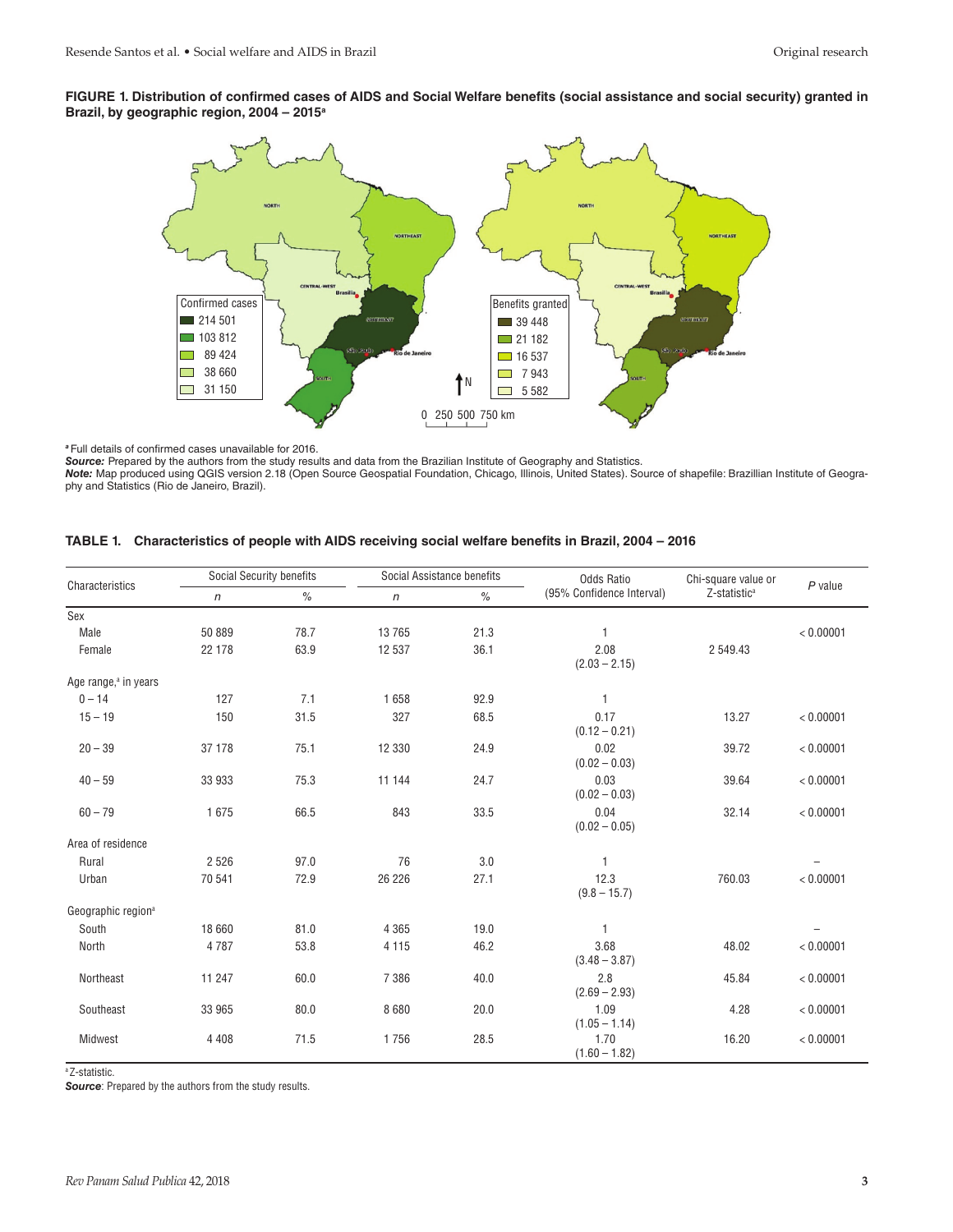| Characteristics                                  | <b>Social Security Benefits</b> | Social Assistance Benefits | Kruskal-Wallis H value | $P$ value |
|--------------------------------------------------|---------------------------------|----------------------------|------------------------|-----------|
|                                                  | Median (min-max)                | Median (min-max)           |                        |           |
| Age at beginning of disability, in years         | $39(0-81)$                      | $38(0 - 71)$               | 283.89                 | < 0.00001 |
| Current age, in years                            | $45(0 - 88)$                    | $44(1 - 82)$               | 444.28                 | < 0.00001 |
| Years of contribution                            | $5(0-38)$                       | $0(0-28)$                  | 47602.74               | < 0.00001 |
| Initial monthly income (number of minimum wages) | $1.21(1 - 8.78)$                | $1(1 - 1)$                 | 28886.35               | < 0.00001 |

#### **TABLE 2. Sociodemographic variables for individuals with AIDS receiving social welfare benefits in Brazil, 2004 – 2016**

**Source:** Prepared by the authors from the study results.

#### **FIGURE 2. AIDS survival analysis, by sex, Brazil, 2004 – 2016**



*Source:* Prepared by the authors from the study results.

cases, whereas social security benefits represented only 8% (*P* < 0.000001).

# **DISCUSSION**

In Brazil, there were 493 435 AIDS cases reported from January 2004 – June 2016 (2). During the same period, a total of 99 369 AIDS-related social security and social assistance benefits were granted. There are a variety of reasons that explain the discrepancy between reported cases and benefits. The individuals might not have proven their need in terms of the poverty criteria required for social assistance benefits (9). As to social security benefits, the individual may not have met the insurance criteria. Or, because AIDS is a progressive disease, the individual's observable symptoms

may not have triggered a work disability (10). Another probable reason for the discrepancy is due to a lack of access to information regarding assistance available by law. Moreover, the great variability in types of work activities may result in individuals being able to retain employment despite the illness. The fact that an incapacity to work was confirmed in 23.7% of individuals at the time of diagnosis, and in 50% within 9 months, points to late diagnosis as well as non-adherence to antiretroviral therapy (11).

The short social security contribution time associated with a large proportion of unemployed individuals showed that a significant number of people living with AIDS in Brazil are socially vulnerable. Moreover, the benefit granted, on average 1.5 times the minimum wage, hardly guarantees a good quality of life (11).

The highest concentration of AIDS in Brazil, based on reported cases from January 1980 – June 2016 (2), was among those 25 – 39 years of age for both men (53.0%) and women (49.4%). The concentration of cases in this age group and the lengthy absences from work caused by AIDS heightens its social impact. In this study, 49.8% of beneficiaries belonged to this age group. By contrast, only 2.5% of the individuals were elderly; however, 45.4% were in the age group 40 – 59 years.

Brazil is undergoing a rapid demographic transition. Greater survival rates and an aging population are challenging the health and social welfare systems (12). In addition, the incidence of AIDS among the elderly has increased in recent years (13). In this context, the aging of patients with AIDS, as well as the emergence of new cases among the elderly, greatly impacts all three of Brazil's social welfare pillars—public health, social security, and social assistance.

In the early 1980s, the first cases of AIDS were identified in Brazil, namely in São Paulo and Rio de Janeiro. The epidemic hit all areas of the country, though in a heterogeneous way, with most cases concentrated in the Southeast, in the state capitals, and in coastal cities (14). According to the Brazilian Institute of Geography and Statistics, in 2010, the Southeast, Northeast, and South were the most populous areas (15). This study showed that in the Southeast and South, fewer social assistance benefits were granted than social security benefits, compared to other regions.

Furthermore, throughout the country, AIDS-related social assistance benefits were granted mostly to females. These findings support data from the Ministry of Labor and Employment that shows that in the Southeast and South, where there is the greatest number of formal jobs, most jobs are held by males (16). Overall, social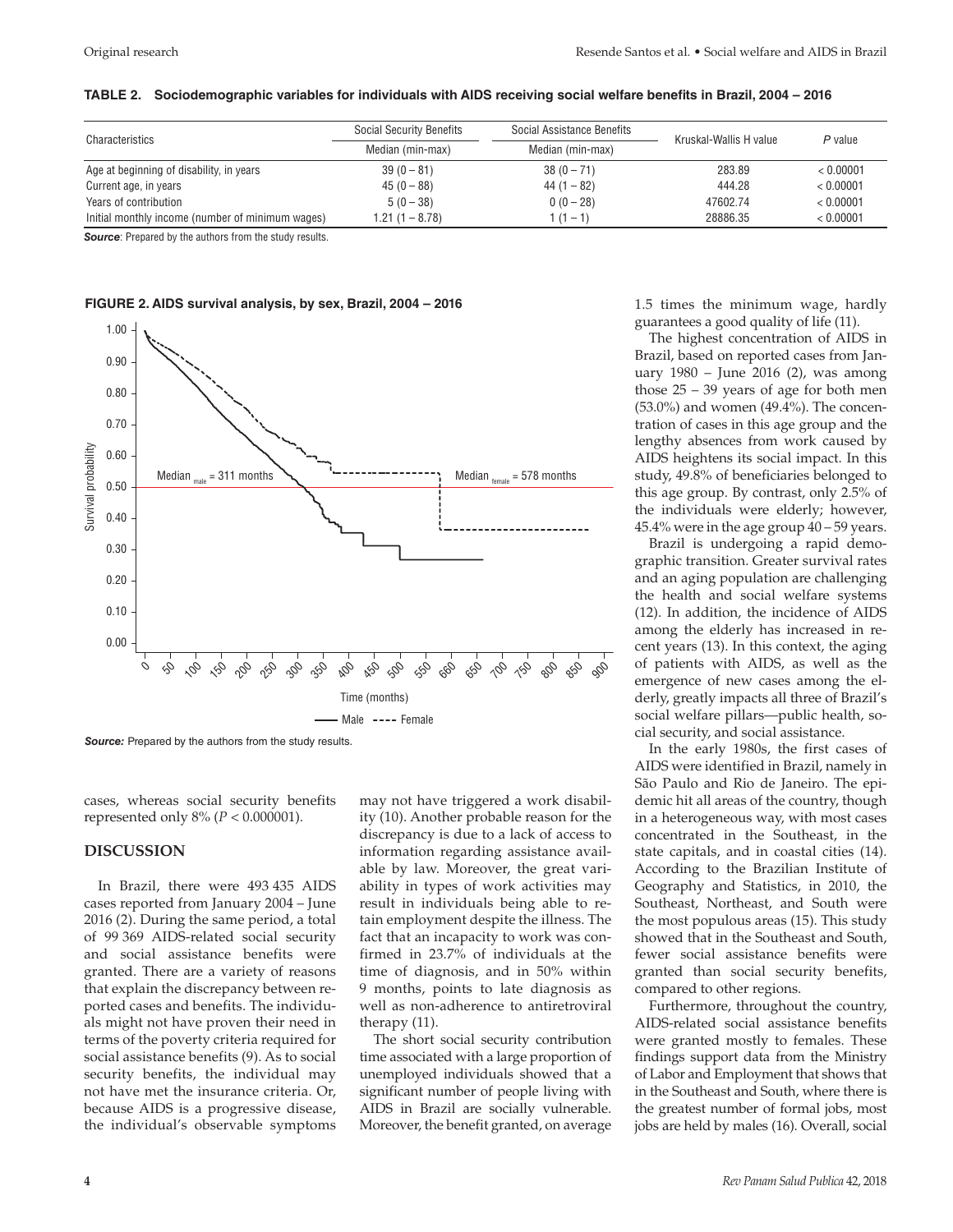**FIGURE 3. AIDS survival analysis according to duration of Social Welfare benefits (in days), Brazil, 2004 – 2016**



welfare in Brazil, and specifically, AIDSrelated benefits, show persistent inequalities between men and women in the labor market, though at an increasingly lower proportion. Women still make up the majority of unpaid family workers. Such disparity in sex and quality of work leads to women's limited access to work-related social protections. Lower rates of formal remuneration and a reduced number of hours and years of work with social protections have negative consequences (17).

This study found that individuals residing in rural areas received less social assistance benefits than those in urban areas. According to Brazilian law, social assistance benefits are granted to individuals who can prove that they cannot provide for themselves or be supported by their families. Individuals living in rural areas can often subsist on crops, while those in urban areas do not have such options; thus, they seek and are granted social assistance benefits. Furthermore, the rural population often has a lower level of education and difficulty accessing social and health services due to isolation and lack of public transportation (18). Therefore, the reduced number of benefits claims in rural areas could be associated with a lack of knowledge about the law and the assistance to which the disabled are entitled.

The number of deaths was higher among men (70.5%). Men also had a shorter survival time (311 months) than women. This higher mortality rate among men is well reported in the literature in almost all age groups and for almost all causes, focusing attention on issues related to biological (sex) and behavioral (gender) factors (19). The overall median survival for beneficiaries was 331 months, considerably longer than that reported by previous studies in Brazil: in the 1980s, 5 months; 1995 – 1996, 36 months; and in 1998 – 1999, 108 months (3, 4). The public policies implemented in Brazil in this period, mainly the use of antiretroviral therapy, contributed substantially to these results (20).

Social assistance benefits, although less frequent, had a significantly longer duration. This can be explained, in part, by the continued precarious conditions of the beneficiaries, but also by the lack of biannual reviews that should be performed by the social welfare system to verify the continued need for benefits (9, 21).

Since 2013, as recommended by the World Health Organization (WHO), all individuals with HIV in Brazil, regardless of CD4 cell count, receive antiretroviral therapy. This strategy improves individuals' life expectancy and lowers the risk of viral

transmission (22). In addition, in 2017, Brazil became one of the first countries in the world to begin providing free access to Dolutegravir, a retroviral drug recommended by WHO for treating HIV/AIDS. Currently, the Government of Brazil has an annual drug expenditure of over US\$ 351 MM (23). With timely diagnosis, access to current medications, and adherence to treatment, those with recentlyacquired HIV infections may have a life expectancy nearly equal to an HIVnegative individual, surpassing 50 years in some estimates (24, 25). Given the advances achieved in AIDS therapy in recent years, it is expected that there will be a decrease in the number of individuals who must leave work due to the illness.

Currently, Brazil faces two significant burdens: public health (spending on prophylaxis, medications, and hospitalizations of patients) and granting long-term benefits. However, besides improving the health and life expectancy of individuals with AIDS, there is a need to reduce the stigma of the disease, especially in relation to the work market. Since 2010, the Ministry of Labor and Employment has banned HIV testing of workers and prospective employees in order to avoid any workrelated discriminatory or restrictive practices (26).

To legally assess an incapacity for work, the courts in Brazil also consider the social stigma of the disease, not just the individual's clinical status. The recommendation of the Federal Special Courts is as follow: "Proven that the benefit applicant is HIV positive, it is up to the judge to verify the claimant's personal, social, economic, and cultural conditions, in order to analyze the disability in a broad sense, given the high social stigmatization of the disease" (27).

In Brazil, there are different epidemiologic profiles of AIDS related to the geographic and structural diversity of the country. In general, the North and Northeast and medium-sized municipalities have growing epidemics and a low response capacity, while the Southeastern and South and the largest urban centers have brought epidemics under control (28). The great cultural, demographic, economic, and social diversity of the country can mask regional inequalities in both reporting of AIDS cases as well as access to social welfare services (14).

**Limitations.** An important study limitation was the absence of a variable for the underlying cause of "incapacity for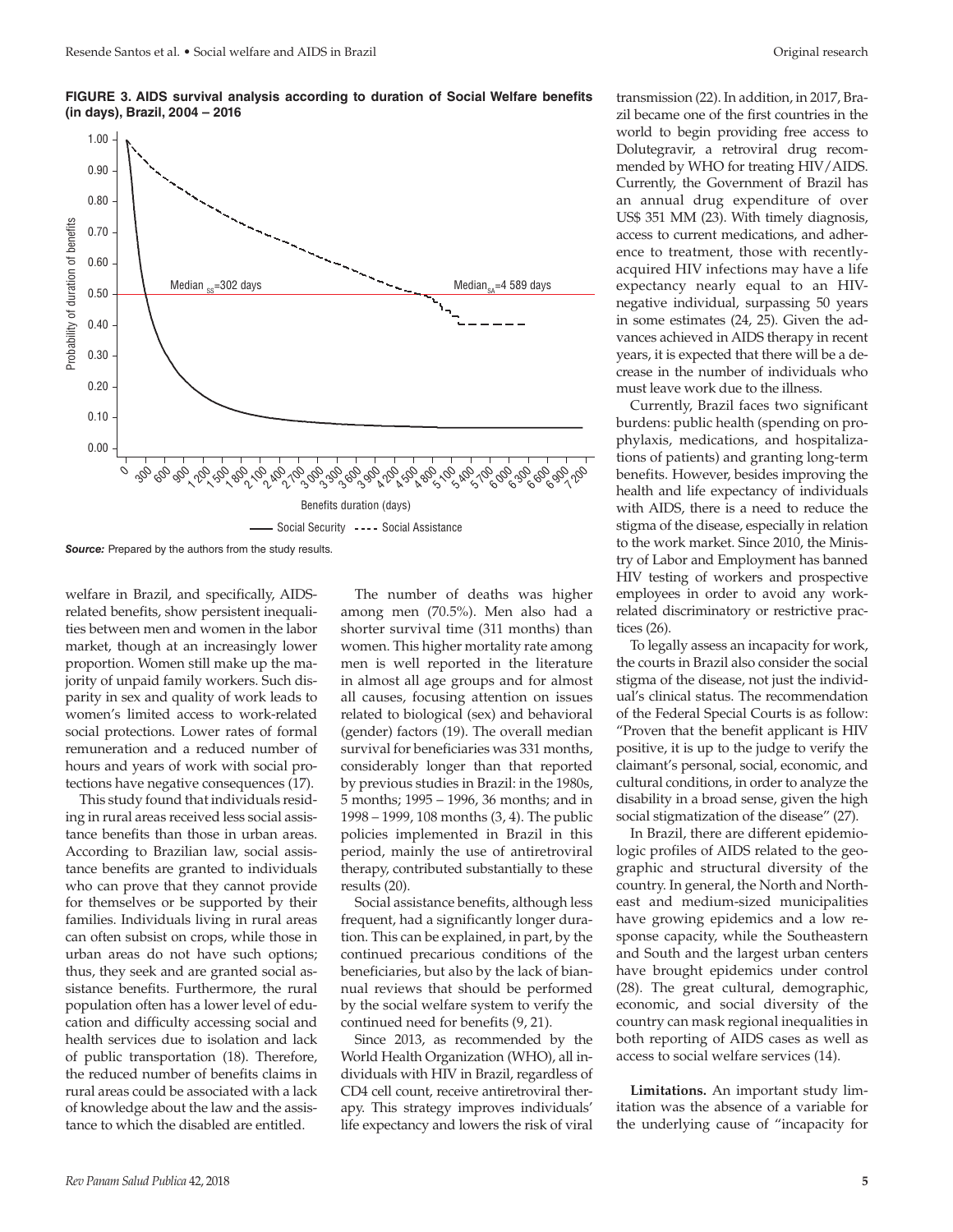work" in the SUIBE database. In addition, although "education" exists in SUIBE, there was no data recorded for this sociodemographic variable. It is also worth noting that this study did not include the large number of workers who do not have formal employment contracts and/ or do not contribute to social security. In 2011, 28.3% of employees were "informal" and 23.5% made no social security contribution. For employers and the self-employed, it was even higher, at 76.1% and 72%, respectively (16). Also excluded from this analysis were government and military personnel.

- 1. Ortblad KF, Lozano R, Murray CJL. The burden of HIV: insights from the Global Burden of Disease Study 2010. AIDS. 2013;27(13):2003–17.
- 2. Brasil. Secretaria de Vigilância em Saúde, Ministério Da Saúde. Bol Epidemiol HIV AIDS. Brasília. 2017; 5(1).
- 3. Marins JRP, Jamal LF, Chen SY, Barros MB, Hudes ES, Barbosa AA, et al. Dramatic improvement in survival among adult Brazilian AIDS patients. AIDS. 2003;17(11):1675-82.
- 4. Guibu IA, Barros MBA, Donalisio MR, Tayra A, Alves MCGP. Sobrevida de pacientes com AIDS das regiões Sudeste e Sul do Brasil: análise da coorte de 1998 a 1999. Cad Saude Publica. 2001;27:s79-92.
- 5. Barros SG de, Vieira-da-Silva LM. A terapia antirretroviral combinada, a política de controle da Aids e as transformações do Espaço Aids no Brasil dos anos 1990. Saúde Em Debate. 2017;41(3):114–28.
- 6. Brasil. Constituição da República Federativa do Brasil, de 5 de outubro de 1988. Constituição da República Federativa do Brasil. Brasília: Senado Federal; 1988.
- 7. Granjeiro A, Laurindo Da Silva L, Teixeira PR. Resposta à AIDS no Brasil: Contribuições de movimentos sociais e da reforma sanitária. Rev Panam Salud Publica. 2009;26(1):87-94.
- 8. Barros SG, Vieira da Silva LM. A gênese da política de luta contra a aids e o Espaço Aids no Brasil (1981-1989). Rev Saude Publica. 2016;50(43).
- 9. Brasil. Lei nº 8742/93 de 07 de dezembro de 1993. Dispõe sobre a organização da Assistência Social e dá outras providências. Diário Oficial da União, Brasília, DF; 7 December 1993. Available from: [www.](www.planalto.gov.br/ccivil_03/Leis/L8742.htm) [planalto.gov.br/ccivil\\_03/Leis/L8742.](www.planalto.gov.br/ccivil_03/Leis/L8742.htm) [htm](www.planalto.gov.br/ccivil_03/Leis/L8742.htm) Accessed 8 October 2015.
- 10. Brasil. Decreto 3048/99 de 06 de maio de 1999. Aprova o Regulamento da Previdência Social, e dá outras providências. Diário Oficial da União, Brasília, DF; 6 May 1999. Available from: [www.plan](www.planalto.gov.br/ccivil_03/decreto/d3048.htm)[alto.gov.br/ccivil\\_03/decreto/d3048.htm](www.planalto.gov.br/ccivil_03/decreto/d3048.htm) Accessed 8 October 2015.
- 11. Gimeniz Galvão MT, Lima Soares L, Citó Pedrosa S, Teles Fiuza ML, de Araújo Lemos L. Quality of life and adherence

# **Conclusions**

This study found that AIDS in Brazil is affecting an undue number of male workers at their most productive stage of life, mostly in urban areas of the Southeastern and Southern regions. The large number of unemployed people among the beneficiaries reveals their social vulnerability. Also shown was a high rate of social assistance benefits directed to urban dwellers, women, the young and elderly, and residents of the North and Northeast.

The social security system in Brazil faces its greatest crisis due to an aging

#### **REFERENCES**

to antiretroviral medication in people with HIV. Acta Paul Enferm. 2015; 28(1):48-53.

- 12. Miranda GMD, Mendes A da CG, Silva ALA. Population aging in Brazil: current and future social challenges and consequences. Rev Bras Geriatr Gerontol. 2016;19(3):507–19.
- 13. Okuno MFP, Gomes AC, Meazzini L, Scherrer Júnior G, Belasco Junior D, Belasco AGS. Qualidade de vida de pacientes idosos vivendo com HIV/AIDS. Cad Saude Publica. 2014;30(7):1551–9.
- 14. Teixeira TR de A, Gracie R, Malta MS, Bastos FI. Social geography of AIDS in Brazil: identifying patterns of regional inequalities. Cad Saude Publica. 2014;30(2):259–71.
- 15. Instituto Brasileiro de Geografia e Estatística. Sinopse do Censo Demográfico 2010 Brasil. População nos Censos Demográficos, segundo as Grandes Regiões, as Unidades da Federação e a situação do domicílio – 1960/2010. Available from: [www.censo2010.](www.censo2010.ibge.gov.br/sinopse/index.php?dados=8&uf=00) [ibge.gov.br/sinopse/index.php?dados-](www.censo2010.ibge.gov.br/sinopse/index.php?dados=8&uf=00) [=8&uf=00](www.censo2010.ibge.gov.br/sinopse/index.php?dados=8&uf=00) Accessed 23 June 2017.
- 16. Corseuil CH, Reis MC, Brito AS. Critérios de classificação para ocupação informal: Consequências para a caracterização do setor informal e para a análise de bem-estar no Brasil. Estud Econ. 2015;45(1):5–31.
- 17. Organização Internacional do Trabalho (OIT). Mulheres no Trabalho: Tendências 2016. Geneva: OIT; 2016. Available from: [www.ilo.org/wcmsp5/groups/public/--](www.ilo.org/wcmsp5/groups/public/---dgreports/---dcomm/--publ/documents/publication/wcms_457096.pdf) [dgreports/---dcomm/--publ/docu](www.ilo.org/wcmsp5/groups/public/---dgreports/---dcomm/--publ/documents/publication/wcms_457096.pdf)[ments/publication/wcms\\_457096.pdf](www.ilo.org/wcmsp5/groups/public/---dgreports/---dcomm/--publ/documents/publication/wcms_457096.pdf) Accessed 23 June 2017.
- 18. Moreira JP de L, Oliveira BLCA de, Muzi CD, Cunha CLF, Brito A dos S, Luiz RR. A saúde dos trabalhadores da atividade rural no Brasil. Cad Saude Publica. 2015;31(8):1698–1708.
- 19. Laurenti R, Jorge MHP de M, Gotlieb SLD. Perfil epidemiológico da morbi-mortalidade masculina. Cien Saude Colet. 2005;10(1):35–46.
- 20. Greco DB. Thirty years of confronting the Aids epidemic in Brazil, 1985-2015. Cien Saude Colet. 2016;21(5):1553–64.
- 21. Brasil. Benefícios assistenciais 2015. Available from: [http://mds.gov.br/as-](http://mds.gov.br/assuntos/assistencia-social/beneficios-assistenciais)

population, early retirement, and social security fraud, among others. The control of diseases that are debilitating due to physical, moral, and social incapacity should be a top priority for the social welfare system. Controlling AIDS will minimize the social impact to the country on all levels.

### **Conflict of interests.** None declared.

**Disclaimer.** Authors hold sole responsibility for the views expressed in the manuscript, which may not necessarily reflect the opinion or policy of the *RPSP/ PAJPH* and/or PAHO.

[suntos/assistencia-social/beneficios-as](http://mds.gov.br/assuntos/assistencia-social/beneficios-assistenciais)[sistenciais](http://mds.gov.br/assuntos/assistencia-social/beneficios-assistenciais) Accessed 3 March 2018.

- 22. Brasil. Ministério Da Saúde. Protocolo clinico e diretrizes terapêuticas para manejo da infecção pelo HIV em adultos. Brasília: Ministério da Saúde; 2013.
- 23. Lago RF, Costa NR. Expert communities and interest-formation in the Brazilian AIDS program. Cien Saude Colet. 2017;22(5):1479–88.
- 24. Nakagawa F, May M, Phillips A. Life expectancy living with HIV: Recent estimates and future implications. Curr Opin Infect Dis. 2013;26(1):17–25.
- 25. Joint UN Programme on HIV/AIDS. Ending AIDS: Progress towards the 90-90- 90 targets. UNAIDS; 2017. Available from: [http://www.unaids.org/en/resources/](http://www.unaids.org/en/resources/documents/2017/20170720_Global_AIDS_update_2017) [documents/2017/20170720\\_Global\\_AIDS\\_](http://www.unaids.org/en/resources/documents/2017/20170720_Global_AIDS_update_2017) [update\\_2017](http://www.unaids.org/en/resources/documents/2017/20170720_Global_AIDS_update_2017). Accessed 10 August 2017.
- 26. Brasil. Ministério do Trabalho e Emprego. Portaria Nº 1246, de 28 de maio de 2010. Diário Oficial da União, Brasília, DF; 31 May. 2010. Available from: [www.trtsp.](www.trtsp.jus.br/geral/tribunal2/ORGAOS/MTE/Portaria/P1246_10.html) [jus.br/geral/tribunal2/ORGAOS/](www.trtsp.jus.br/geral/tribunal2/ORGAOS/MTE/Portaria/P1246_10.html) [MTE/Portaria/P1246\\_10.html](www.trtsp.jus.br/geral/tribunal2/ORGAOS/MTE/Portaria/P1246_10.html) Accessed 28 February 2018.
- 27. Brasil. Turma Nacional de Uniformização dos Juizados Especiais Federais. SUM-78. Comprovado que o requerente de benefício é portador do vírus HIV, cabe ao julgador verificar as condições pessoais, sociais, econômicas e culturais, de forma a analisar a incapacidade em sentido amplo, em face da elevada estigmatização social da doença. Brasília, 11 de setembro de 2014. Available from: [www.cjf.jus.br/cjf/](www.cjf.jus.br/cjf/noticias/2014/setembro/tnu-aprova-sumula-78) [noticias/2014/setembro/tnu-aprova-su](www.cjf.jus.br/cjf/noticias/2014/setembro/tnu-aprova-sumula-78)[mula-78](www.cjf.jus.br/cjf/noticias/2014/setembro/tnu-aprova-sumula-78) Accessed 28 February 2018.
- 28. Grangeiro A, Escuder MML, Castilho EA. A epidemia de AIDS no Brasil e as desigualdades regionais e de oferta de serviço. Cad Saude Publica. 2010;26(12):2355–67.

Manuscript received on 28 September 2017. Accepted for publication on 12 March 2018